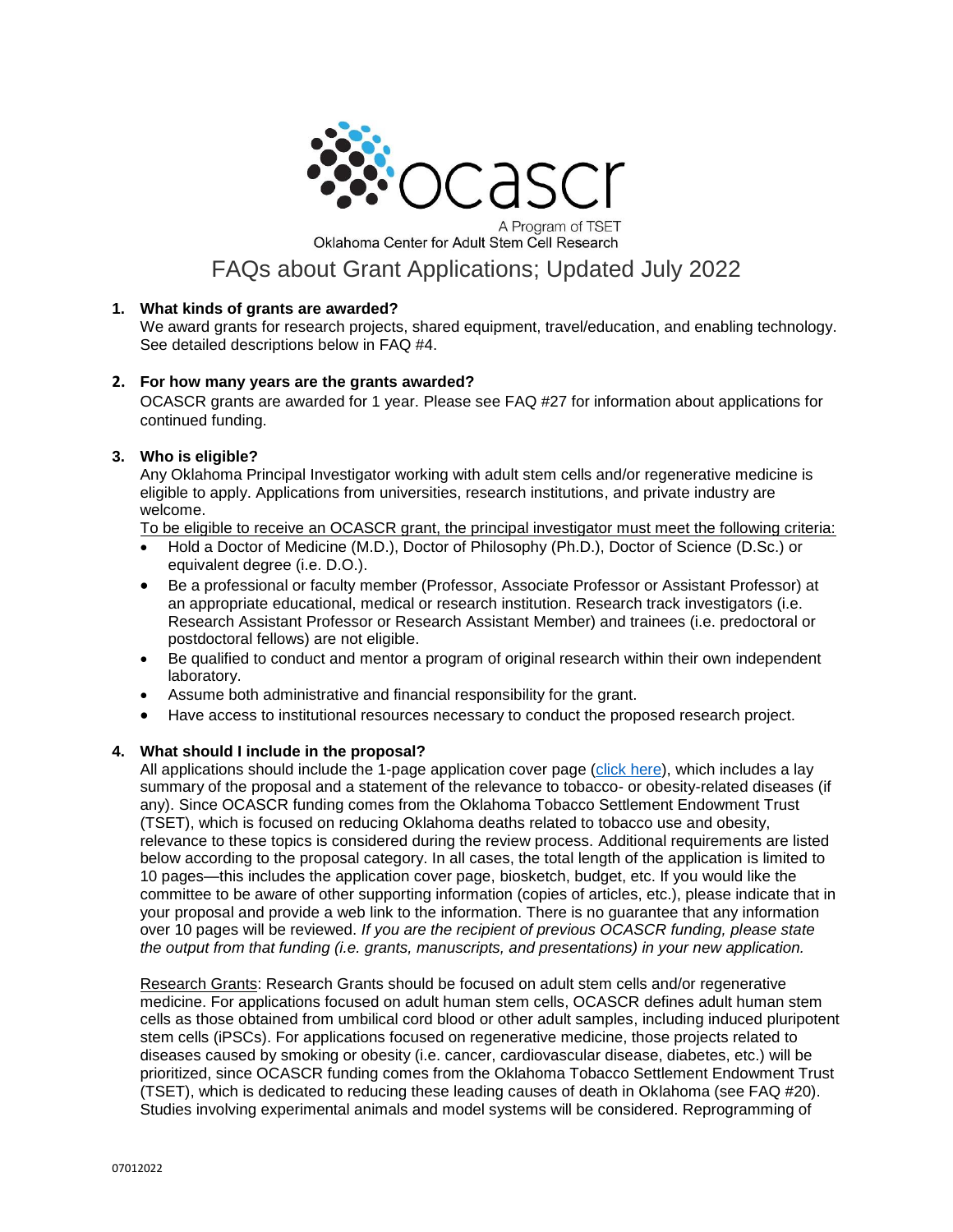adult cells for use in tissue regeneration and stem cell-based reconstruction are of interest, as are studies devoted to a better understanding of tissue-specific stem cells, development, and regeneration. These are not inclusive examples, and exciting advances are possible in many areas of adult stem cell and regenerative medicine research. For Research Grants, up to five pages of narrative (Arial, 11 pt font) are permitted and can be described with your layout of choice (i.e. aims, preliminary results, rationale, research plan). In addition, you may attach highly selected references. Small equipment (<\$10,000) can be included in your research budget if it is necessary for the research. The application will include the following:

- Application cover page
- NIH Biosketch (abbreviated; include other current support and previous OCASCR funding)
- PHS 398 Budget form—Do not include indirect costs (see FAQ #9)
- No more than 5 pages of narrative
- Highly selected references
- Other supporting documents
- Please see FAQ #27 for additional instructions related to applications for continued funding

Shared Equipment Grants: Requests for shared equipment should include a manufacturer's quote, information about users, and the location where the equipment will be housed. Note that equipment benefitting multiple users conducting OCASCR-relevant research will be prioritized. If matching funds are available for the purchase of large equipment (>\$50,000), please indicate this on the cover page of the proposal. Please acknowledge in your proposal that the equipment will be part of a virtual OCASCR core facility and available to investigators in other Oklahoma institutions, regardless of where the equipment is housed. The budget should only include the cost of the equipment. It is assumed that personnel or supply costs will be absorbed by the institution or charged to users. The application will include the following:

- Application cover page
- NIH Biosketch (abbreviated; include other current support and previous OCASCR funding)
- No more than 5 pages of narrative, including a description of the equipment and how it will benefit (multiple) Oklahoma scientists conducting OCASCR-relevant research
- Highly selected references
- Other supporting documents
- Manufacturer's quote: We understand that the length of the quote may cause the proposal to exceed ten pages.

Education and Travel Grants: Requests can be made for support for the PI to attend educational opportunities regarding stem cells and/or regenerative medicine, to participate in courses, or to train in other laboratories. State if you are an invited speaker and whether other funds are available. Links to web site announcements should be provided. Support will also be considered for "mini-sabbaticals" to learn stem cell and regenerative medicine-related technology. The application will include the following:

- Application [cover page](http://www.ocascr.org/wp-content/uploads/2022/06/OCASCR-Grant-application-form07012022-1.doc)
- NIH Biosketch (abbreviated; include other current support and previous OCASCR funding)
- No more than 5 pages of narrative. Provide information about what you hope to learn and how it would apply to your work in Oklahoma. Also provide some narrative about how you will share the knowledge that you will obtain when you return to Oklahoma.
- Other supporting documents: Include the announcement of the meeting and or a letter from the scientist that will be doing the training. [Click](http://www.ocascr.org/grants/information-for-grant-awardees/) here to read the OCASCR Travel Policy.

Enabling Technology Grants: Investigators with current OCASCR funding or federal funding for stem cell and/or regenerative medicine research may apply for help in obtaining enabling technology, such as commercially available animal models, monoclonal antibody preparation, or genetic assays. The enabling technology should have the potential to make the investigator's stem cell and/or regenerative medicine research more competitive for subsequent or additional federal funding. The application will include the following:

• Application cover page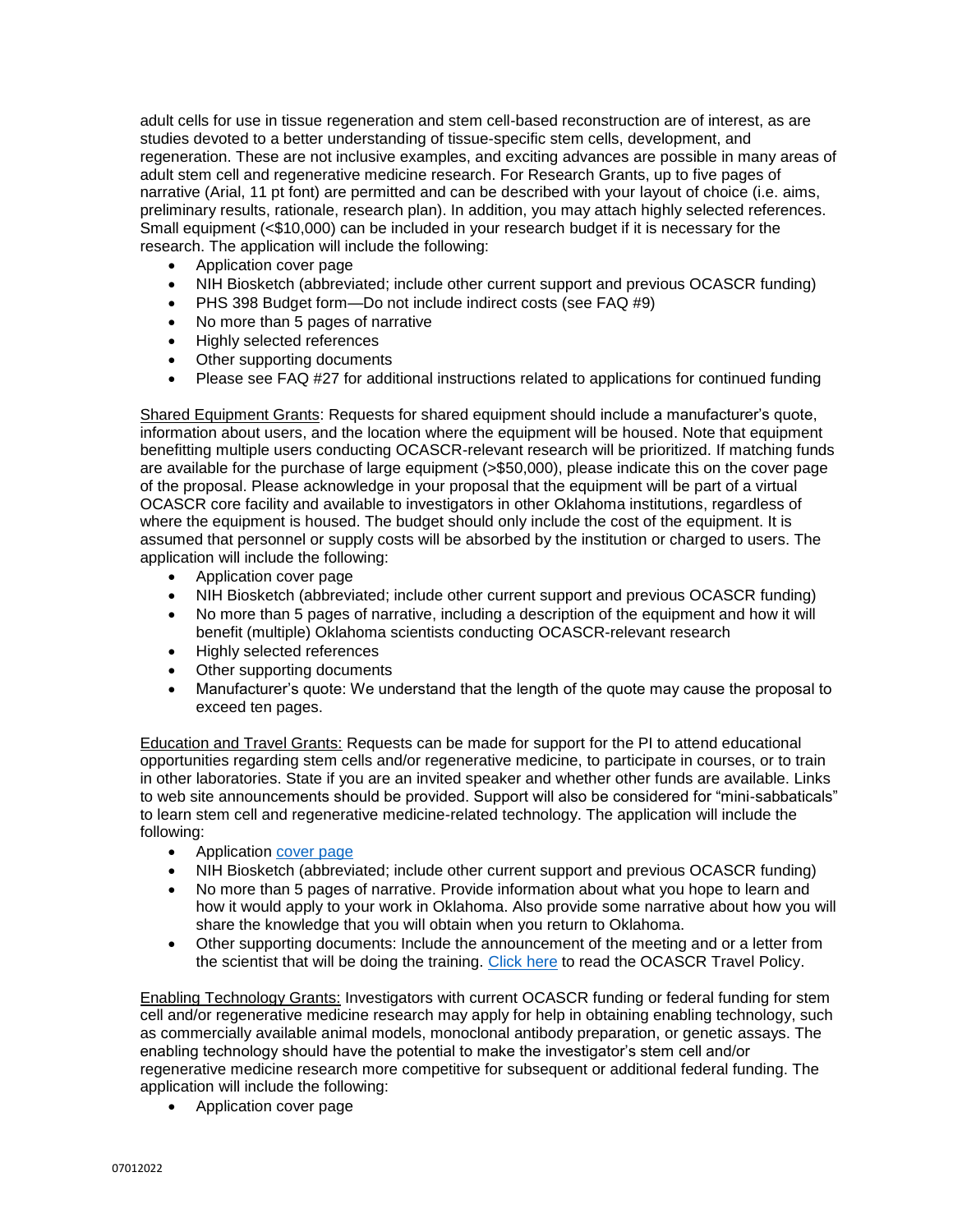- NIH Biosketch (abbreviated; include other current support and previous OCASCR funding)
- PHS 398 Budget form
- 5 pages of narrative
- Highly selected references
- Other supporting documents. Include the abstract and budget pages for ongoing NIH, NSF or OCASCR grants that currently support your stem cell and/or regenerative medicine studies.

Other: OCASCR is aware that there may be other valuable ways to support adult stem cell and regenerative medicine research, and inquiries are welcome. For example, partial salary support might be requested for personnel in core facilities that are heavily used by OCASCR grantees. A successful proposal would have to document need and show how this funding mechanism would be uniquely valuable. The application will include the following:

- Application cover page
- NIH Biosketch (abbreviated; include other current support and previous OCASCR funding)
- PHS 398 Budget form
- 5 pages of narrative
- Highly selected references
- Other supporting documents
- **5. That is a lot of information to include in 10 pages. Can I include more pages so the committee will understand my research?**

No. In general, the most important part of your proposal is the 5 pages of narrative and the lay language paragraph. The application cover page should only be one page. Signatures will be obtained if you are awarded a grant. Only include highly selected references. Provide a link to other references if absolutely needed.

An example of the expected page count is as follows:

- Cover page: 1 page (*All the extraneous instructions and spaces in the template can be deleted to ensure that the cover page does not exceed one page; use a readable font size that will allow you to adhere to the word limit and space limitation.*)
- NIH Biosketch: 2 pages (include other current support and previous OCASCR funding)
- Budget: 1 page
- Narrative: 5 pages
- Selected references: less than 1 page

# **6. I need more pages for the NIH Biosketch, is that allowed?**

Your total proposal is limited to 10 pages. To condense the Biosketch to 2 pages, we recommend including only recent/relevant projects and publications. Do not forget to include your current funding so that the Steering Committee can ensure there is no overlap with the proposed project.

# **7. Why is the limit of 10 pages so important?**

Our volunteer Steering Committee spends a significant amount of time reviewing all of the grant proposals twice a year. Clear and concise applications that demonstrate relevance to the OCASCR mission and likelihood to lead to additional external funding are reviewed favorably.

# **8. How much should I request in my budget?**

There is no formal limit, but a maximum of \$150,000 is recommended. The average research grant awarded over the last 3 years has been about \$130,000. The average equipment grant awarded over the last 3 years has been about \$150,000. The smallest equipment grant awarded was \$27,000, and the largest was \$450,000. Note that larger equipment grants frequently have matching funds. Please go to our website at<http://www.ocascr.org/grants/grant-awardees/> to see what grants were successful in the past.

# **9. What should I leave out of the budget proposal?**

The OCASCR Governing Board has authorized 12% for indirect costs for research grants. Do not include indirect costs in your budget request, since this will be automatically added for Research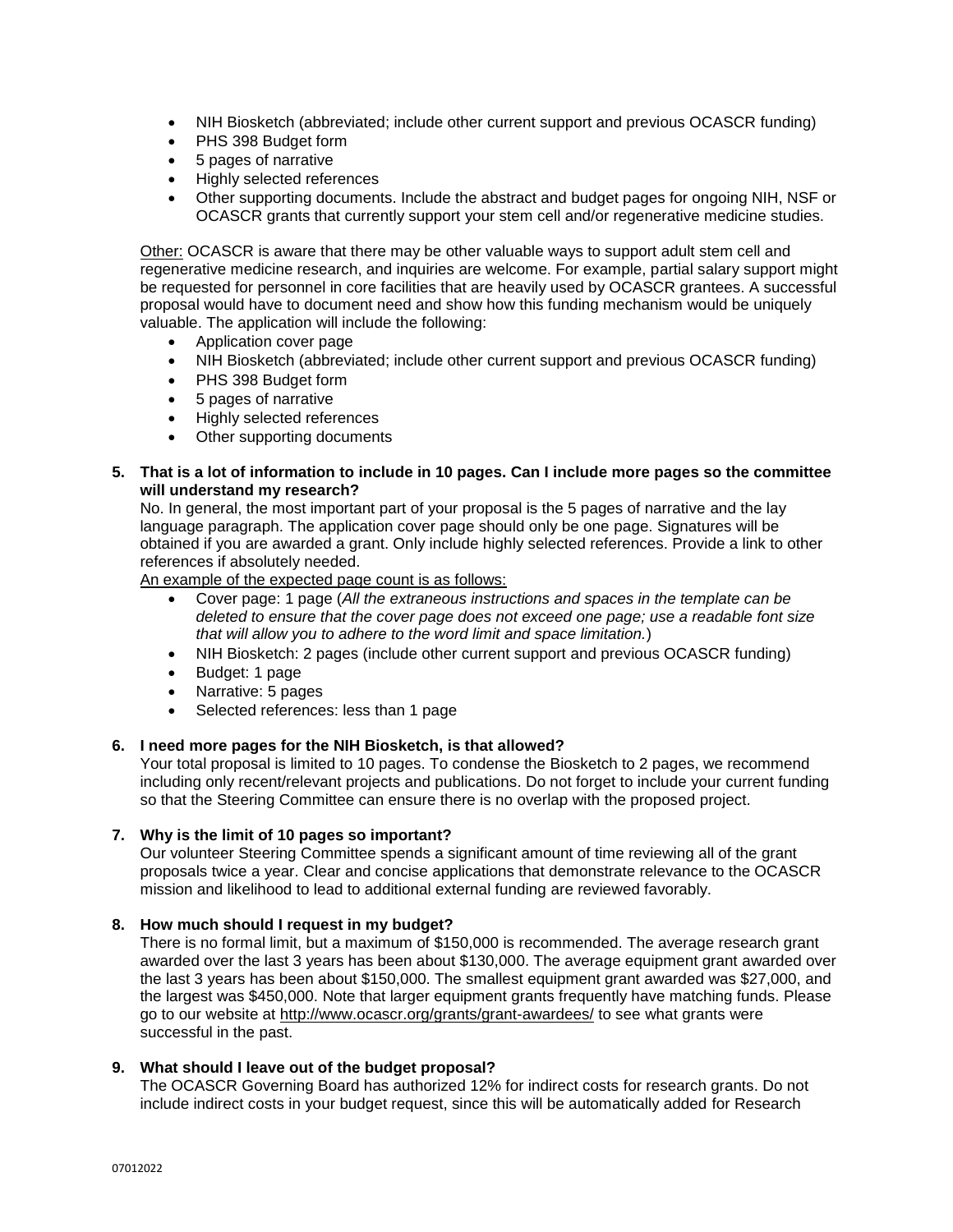Grants. Education and equipment grants will not have indirect costs. Do not include travel in your Research Grant budget; you can apply for an Education/Travel grant if needed.

# **10. What are some things that the PI needs to know before submitting a proposal?**

If an award is granted, the PI and the signing official will sign a form attesting to the following:

- No part of the investigator's work regarding this request is or will be supported by the tobacco industry.
- Funds for the request will be transferred at intervals and/or as work is performed.
- There does not appear to be any conflict of interest.
- A final progress report will be required for final payment.
- Equipment purchased will be reimbursed by OCASCR up to the amount of the award and on receipt of invoice.
- Travel awards will be reimbursed directly to the traveler or the organization with appropriate receipts.
- If an award is approved for research involving human subjects and/or experimental animals, appropriate committee certification(s) will be required prior to receiving funds.
- If you would like to see all the required awardee forms prior to submitting your proposal, please [click here.](http://www.ocascr.org/grants/information-for-grant-awardees/)

# **11. Are PI salaries allowed on OCASCR grants?**

Yes.

# **12. Can I include a Co-PI?**

Yes and no. Only one scientist may apply for and receive a grant, and that applicant will be responsible for obtaining signatures, reports, and other communication related to the grant. However, the applicant PI may designate a Co-PI in the budget and research plan, with a clear description of the Co-PI's role and how it will enhance the project. If the Co-PI is located at another institution, please clearly communicate that in the budget section of the proposal; if an award is made, we can discuss the logistics of payments. Note that the Steering Committee encourages collaborative projects between Oklahoma institutions.

# **13. My research is very complicated and it is hard to put in lay language on the grant cover page. Does it really need to be at an 11th grade level?**

Yes. The lay paragraph is very important and will become publicly available if an award is made, so an average person should be able to understand it. Please have a non-scientist evaluate the paragraph for clarity prior to submitting your proposal. We recommend: "If your mother doesn't understand it, then you need to rework it." The paragraph should include what your project is, how you will do it, and how it will ultimately benefit the community. If the lay paragraph is difficult for the average person to understand, the proposal may be administratively denied. An example of an appropriate lay paragraph follows:

*Our bodies have the capacity to repair themselves through an intricate process that closes the wound and returns the damaged tissue to a functional state. This works remarkably well when we are young, but not as well when we age. Non-healing chronic wounds commonly occur in the elderly and those who have poor circulation due to diabetes or immobility. There is a tremendous need for new technology to solve the medical problems of non-healing wounds, and this can only come through a better understanding of the repair process. Injured or stressed tissues produce a small protein signal called platelet-derived growth factor (PDGF). Some cells have specific PDGF-receptors located on the cell surface that allow them to sense PDGF in the wound environment. PDGF stimulates wound repair, but too much PDGF causes scar tissue. Therefore, our bodies must maintain a careful balance for proper healing. Some adult stem cells, called mesenchymal stem cells (MSCs), have PDGFreceptors. It is not known why MSCs have PDGF-receptors or if they are important in the overall wound-repair process. We hypothesize that MSCs may hold the key to optimal tissue repair via their response to PDGF in the wound environment. The studies in my laboratory are designed to understand how PDGF works in wound repair and how MSCs are involved. We study genetically engineered mice with altered PDGF receptors in their MSCs to understand how they are involved in*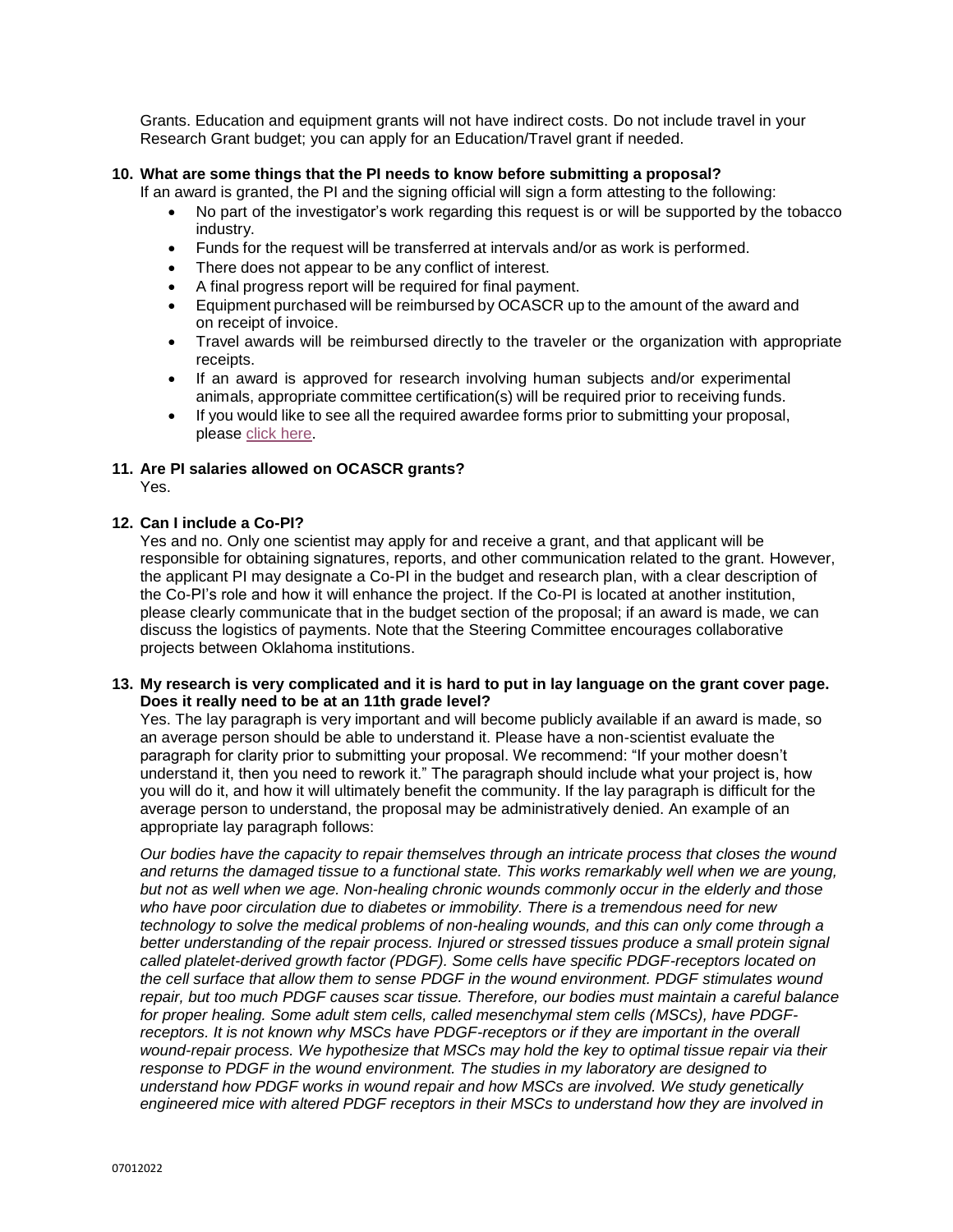*wound repair. By understanding the function of MSCs we hope to improve therapies for chronic wounds.*

Furthermore, although your proposal will be evaluated by highly qualified scientists, they will not necessarily be familiar with jargon specific to your field. Since confusing lay paragraphs are reviewed unfavorably by the Steering Committee, we recommend that you have a scientist outside your field read your lay paragraph to ensure that it is clearly written.

# **14. How/where do I submit the application?**

Submit the application form and supporting documents as one PDF file via email to [kelly](mailto:kelly-gentry@ocascr.org)[gentry@ocascr.org](mailto:kelly-gentry@ocascr.org) with subject line "grant request". Do not send the proposal to any other email. You will receive a return email indicating delivery within 2 days. If you do not receive a formal email indicating receipt within 24 hours after the grant deadline, please contact Kelly Gentry at [kelly](mailto:kelly-gentry@ocascr.org)[gentry@ocascr.org](mailto:kelly-gentry@ocascr.org) or at 405-271-7473.

# **15. Do I need to get signatures from my research office?**

You need to determine what the procedure is for your organization. If your organization requires a "routing" sheet, it is your responsibility to obtain it. OCASCR will accept all proposals that are sent to [kelly-gentry@ocascr.org](mailto:kelly-gentry@ocascr.org) with or without a "routing sheet". Signatures will be obtained if funding is approved.

# **16. How are the proposals evaluated?**

The applications are evaluated in periodic meetings of the OCASCR [Steering Committee,](http://www.ocascr.org/home/steering-committee/) which uses procedures typical of other review groups (i.e. NIH study sections). An important difference is that the Steering Committee does not expect OCASCR applications to reflect mature projects with extensive preliminary data. However, the projects must have merit that the public can understand. As is always the case, applications are ranked relative to each other with respect to scientific merit and feasibility and must be applicable to adult stem cell and/or regenerative medicine research. Since OCASCR funding comes from the Oklahoma Tobacco Settlement Endowment Trust (TSET), which is striving to reduce preventable deaths in Oklahoma caused by smoking and obesity, the Steering Committee will prioritize applications related to diseases associated with smoking or obesity (i.e. cancer, cardiovascular disease, diabetes, etc.). However, scientific merit is still the top evaluation criteria for the Steering Committee, so any project related to adult stem cell and/or regenerative medicine research will be seriously considered.

# **17. If I do not receive funding, will I get feedback?**

No. In general, most successful proposals have:

- Direct relevance to adult stem cells and/or regenerative medicine
- Some relevance to diseases associated with smoking and/or obesity
- Historical success of the PI in the proposed area of research
- Clear evidence of independence and sound training
- Ability to communicate significance to a lay audience
- Likelihood of obtaining future support from a major funding agency

# **18. Will you buy equipment for my lab?**

Requests for small equipment (<\$10,000) can be included in a Research Grant budget, provided the equipment is critical for the proposed research. OCASCR also awards Shared Equipment Grants, which facilitate purchase of equipment that becomes available to all Oklahoma scientists via the virtual OCASCR Core Facility—regardless of whether the equipment is housed in an individual lab or in an institutional core facility. A list of such equipment is maintained on our website at [www.ocascr.org.](http://www.ocascr.org/) Large equipment purchased through this Shared Equipment Grant mechanism (>\$50,000) is often complemented with matching funds. Smaller shared equipment is also available through this mechanism, particularly during the January application cycle.

# **19. What is an Education and Travel Grant?**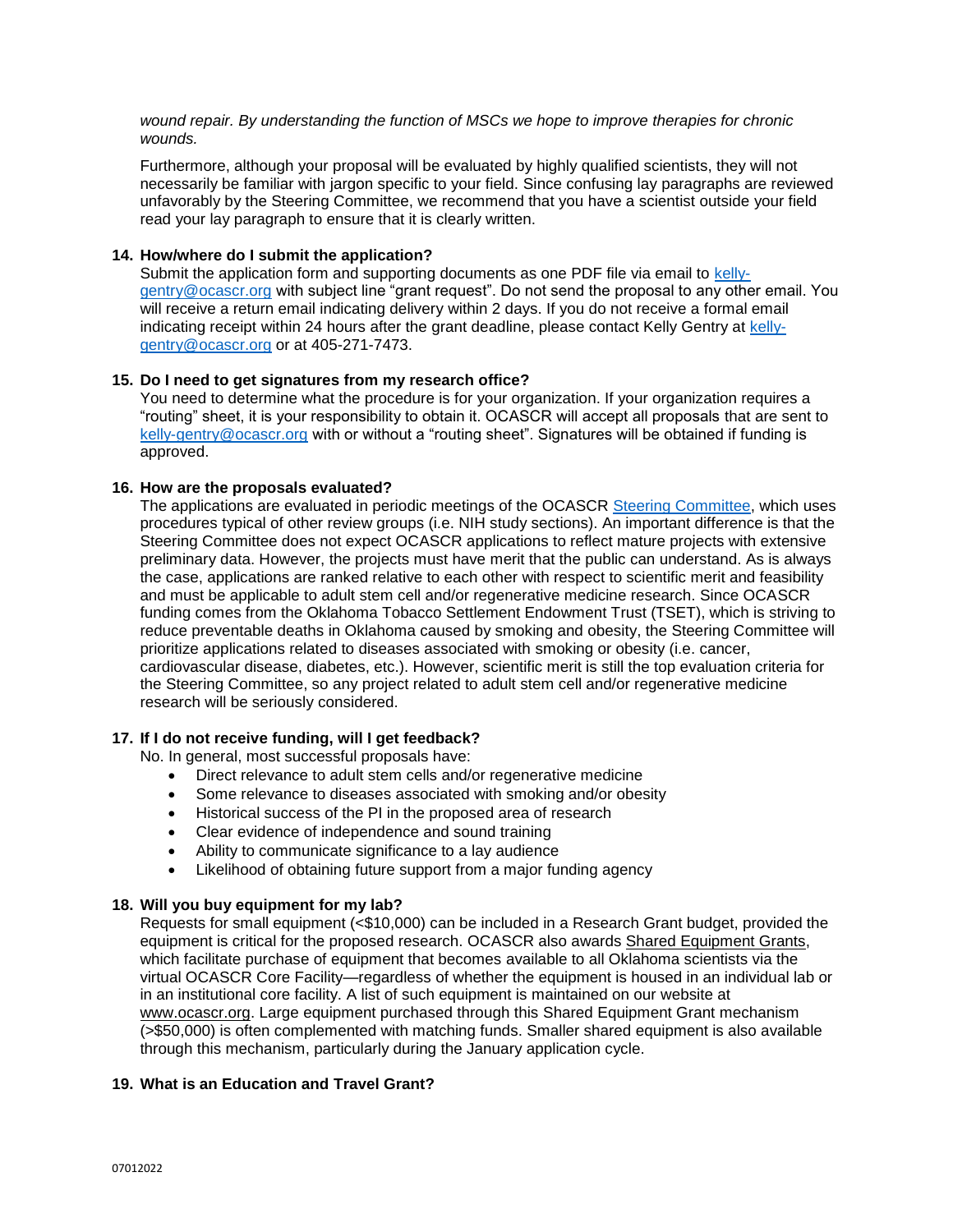OCASCR will provide funding for scientists to attend training/meetings. Some awards have been used to attend a scientific meeting, while others have been used to pay for travel and lodging while working with a scientist in another city. We want to facilitate acquisition of knowledge for Oklahoma scientists. When you write your proposal, tell us explicitly about the training opportunity you are seeking and how it will facilitate your work with adult stem cells and/or regenerative medicine. In addition, please explain how you will share the information gained with others. As detailed above, all awardees must be regular faculty members.

# **20. How is OCASCR funded?**

OCASCR funding comes from the Oklahoma Tobacco Settlement Endowment Trust (TSET). The funding began in April 2010, was increased in 2011, and is expected to continue while progress is being made. We have made a commitment to the board of TSET to be good stewards with the funds. Hence, the administrative costs for OCASCR are merely 5%. As we expanded OCASCR's focus to include research on regenerative medicine starting in 2019, we are particularly seeking regenerative medicine grants with a relationship to diseases caused by smoking and obesity (i.e. cancer, cardiovascular disease, diabetes, etc.), since the mission of TSET is to reduce preventable deaths in Oklahoma caused by these two major risk factors.

#### **21. What if I want to do stem cell and/or regenerative medicine research but I do not meet the eligibility criteria?**

We want to encourage new scientists to explore adult stem cell and regenerative medicine research. However, support for those without appropriate academic rank must come via grants awarded to an independent principal investigator.

#### **22. What if I receive funding and then leave the state?**

OCASCR funds are exclusively for research conducted in Oklahoma. Transfer of a project to another PI is theoretically possible but would be considered on a case-by-case basis and would not be guaranteed.

#### **23. What if I don't use all the funds in the specified time frame?**

Any funds remaining at the end of the funding period are forfeited by the scientist.

# **24. My grant starts in January; can I carry over funds from June to July?**

No. Our funding comes from TSET and is allocated for a fiscal year of July 1<sup>st</sup> through June 30<sup>th</sup>. Any funds not used by June  $30<sup>th</sup>$  are forfeited.

#### **25. What about the paperwork?**

We believe that the application and grant administration processes are simpler than for other funding agencies. Our aim is to free up your time and promote research. However, certain procedures are required by state law and are necessary to ensure good stewardship of these precious funds. An explanation of procedures and required forms are posted on [www.ocascr.org.](http://www.ocascr.org/) Kelly Gentry is available to answer your questions and help with compliance.

# **26. If I receive information that might be germane to the proposal, can I submit that information after the application deadline?**

No supplemental information will be entertained after the application deadline.

# **27. What if I am applying for continued funding?**

You must apply for a new grant, and your application will be evaluated relative to the other applications received that cycle. You must clearly state in your proposal what progress was made with the OCASCR support from the previous cycle. You may use up to  $\frac{1}{2}$  page of additional space to provide this information. Your application should include an outline of plans for continuation or revision of the study and your strategy for obtaining future federal funding.

# **28. Do I have to use the cover page?**

Yes. The cover sheet was updated in July 2022, so be sure to use the one that has that date at the